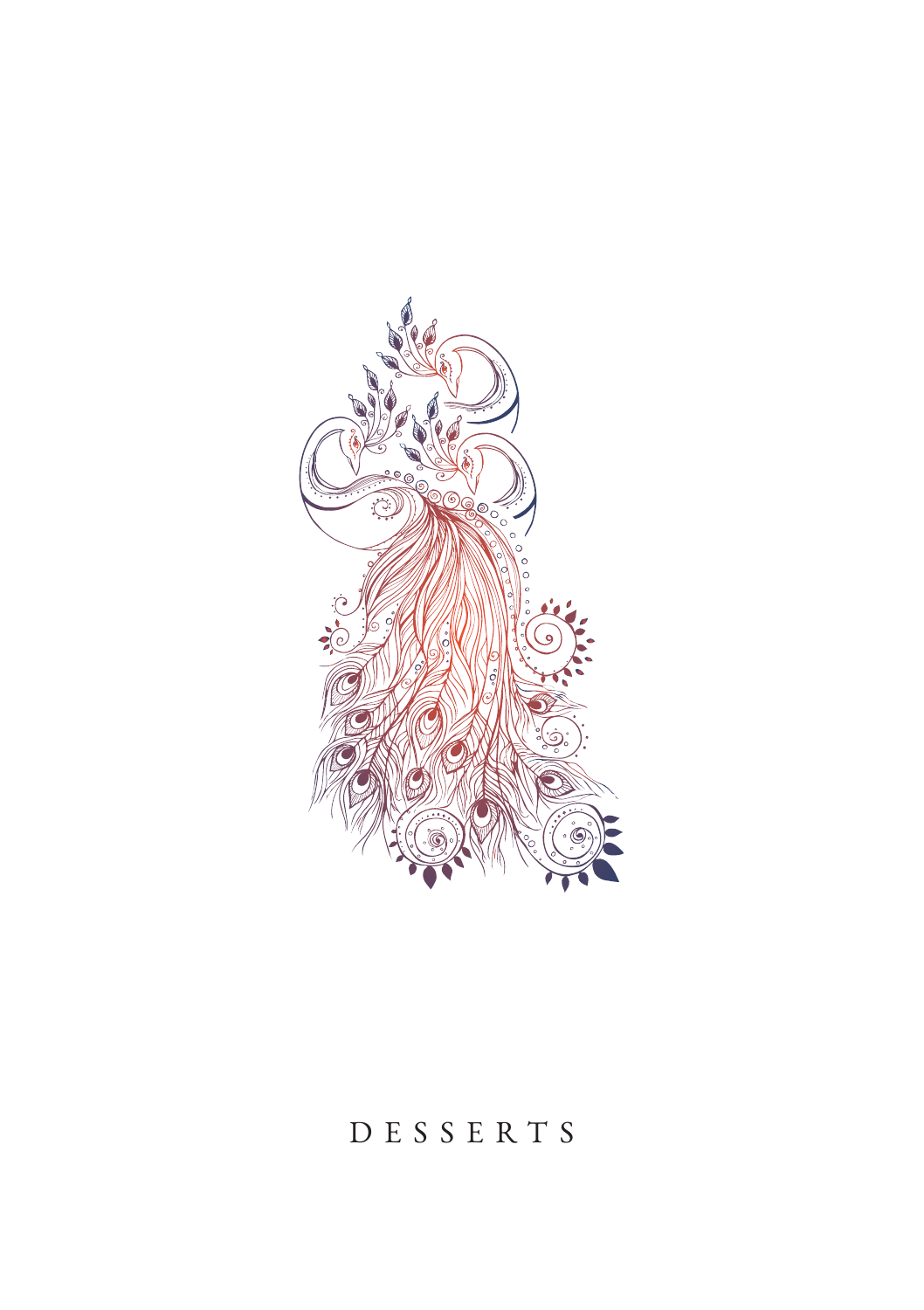## D E S S E R T S & W I N E P A I R S

| Raspberry & cardamom cheesecake 'melt in the middle'              | 10.00 |
|-------------------------------------------------------------------|-------|
| (2015 Gewurztraminer Noble Edit., Little Beauty, Marlborough, NZ) | 11.00 |
| Chocolate delight, almond brittle, caramel ice cream              | 10.00 |
| (1998 Taylor's Quinta de Vargellas., Vintage Port, Douro, PR)     | 8.00  |
| Medley of kulfis - Salted caramel, rose malai, pistachio          | 8.00  |
| (2017 Sauternes, Petit Guiraud, Bordeaux, France)                 | 9.00  |
| Calamansi posset, cranberry compote with mini rasgulla            | 9.00  |
| (1998 Riesling Auslese, "Wehlener Sonnenuhr" S.A. Prum Mosel, GR) | 11.00 |
| Choices of Ice cream and sorbet                                   | 7.00  |
| (2017 Coteaux du Layon, Langlois-Chateau, Loire Valley, France)   | 8.50  |
| Dessert Platter                                                   | 18.00 |
| (2017 Vin de Constance, Klein Constancia, Constancia, SA)         | 15.00 |
| Toffee Dates Pudding, custard sauce, cinnamon ice cream           | 10.00 |
| (Fonseca Bin 27 Port, Douro Valley, Portugal)                     | 4.50  |

- Desserts wine pairings are served in 50ml measures. -

A 12.5% discretionary service charge will be added to your bill.  $\cdot$